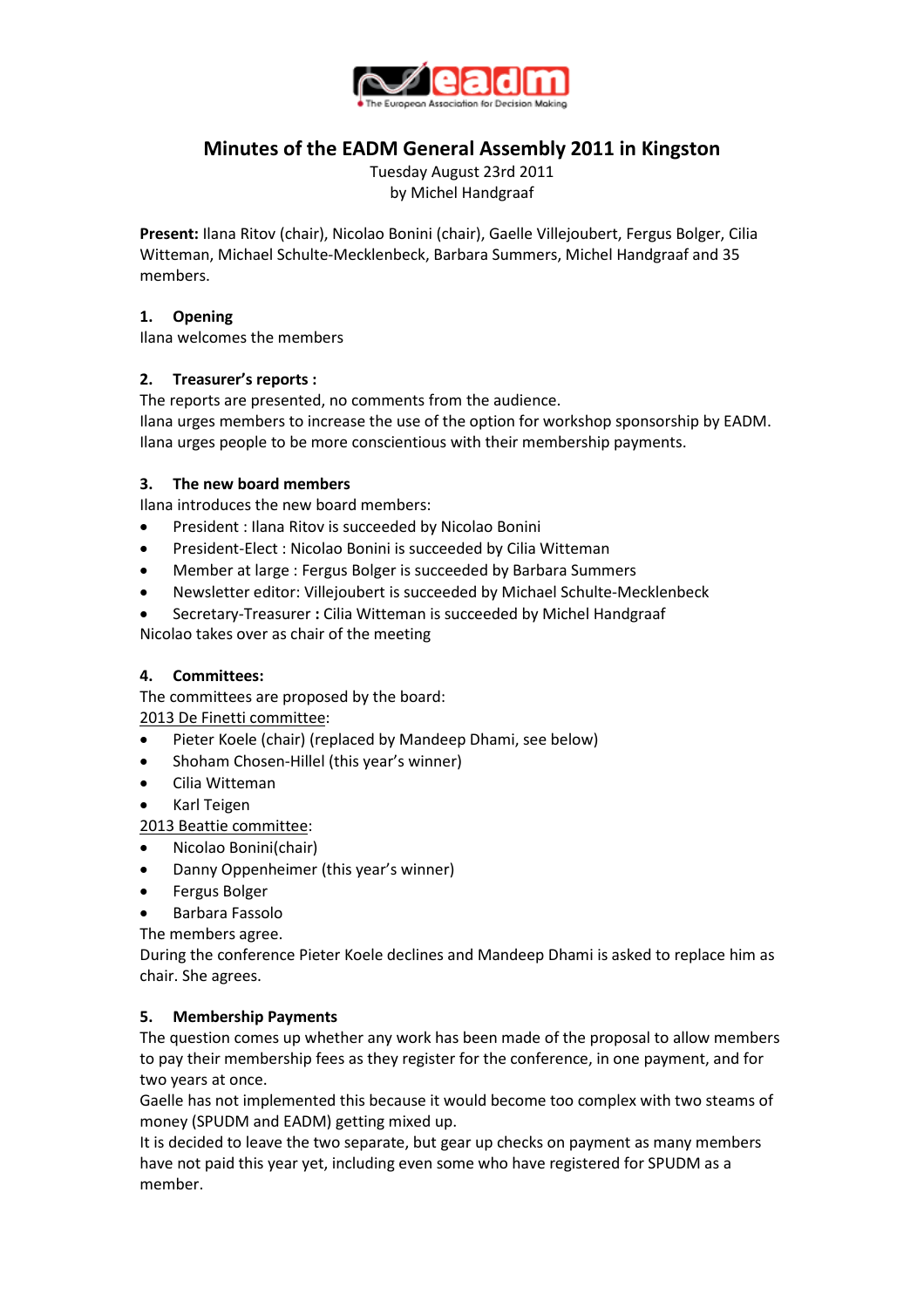

It is decided to create an option online to pay two years at once, to make it (even) easier for members.

There are some questions about follow up on the Beattie award for travel from US to SPUDM. Gaelle comments that some discussion via email has taken place, but no clear decisions have been made, except that there will be a 'reverse' Beattie travel award for travel from US to SPUDM. Right now we partly pay for the Beattie travel award to get someone from Europe to US. In the future we will have one the other way around as well. We decide that, rather than implementing the same format as SJDM, and merging the two awards, we will create our own, since then we can make our own rules, and we won't get into complex issues of bi-annual vs. annual conferences. It is proposed to call this travel award the Wagenaar Travel Award. It is decided that Gaelle and Michel will find the old emails about this topic and that we will communicate our plans to SJDM, and get their agreement to partly subsidize our Wagenaar award in writing. We will need a procedure and committee for this. Michel will coordinate with Nicolao.

# **6. Activities 2009-2011 (Newsletter, Workshops)**

There have been two workshops in 2009 and two in 2010. No requests have been made this year. We need to remind the members of this option more often. Ilana will mention it at the general assembly, and Michael will repeat it in his news emails. Gaelle suggests financing plenary symposia at SPUDM, but it is decided that this is unnecessary, since these symposia are happening anyway, and don't need financial support. Michel suggests to prompt successful SPUDM symposium organizers to do a follow-up workshop with EADM support.

## **7. Financial reports 2009 and 2010**

The financial reports are approved without change.

Fergus asks why the membership numbers are down, Michel thinks people have been forgetting/lazy. It does not seem that interest is actually declining. There will be more prompts via email (every few months) and a clear standard email for procedure with a direct link to PayPal payment for either one or two years at once. The PayPal system is working well and is easy to use. Michel will make a standard email with very clear instructions for payment, in collaboration with Michael. Once Gaelle has the final list of SPUDM participants, Michel will send out different types of emails to non-paying members, depending on whether they attended SPUDM or not.

Fergus asks if we break even for SPUDM this year, Gaelle answers yes, probably with a surplus of several thousands. Final budget will be known around October.

# **8. SPUDM 2013 (Barcelona) organizing committee**

It is decided that aside from Elena Reutskaja, Barbara will be on it, Cilia will ask Valerie Reyna as the US member, and Ilana will ask Robin Hogarth. The final member will be the organizer of SPUDM 2015, (Richard Szanto, see point 6).

# **9. SPUDM 2015**

Several options are discussed, among which Budapest, Haifa and the Netherlands (Wageningen or Nijmegen). Everyone likes Budapest, and Nicolao will get in touch with Richard Szanto (of Corvinus University, Budapest), to make arrangements, among which a letter of intent from the head of the department. Haifa and the Netherlands serve as backup options.

#### **10. The 2013 De Finetti prize committee**

Will consist of Cilia, Shoham (this year's winner), Cilia will ask Pieter and Karl Teigen. One more is needed.